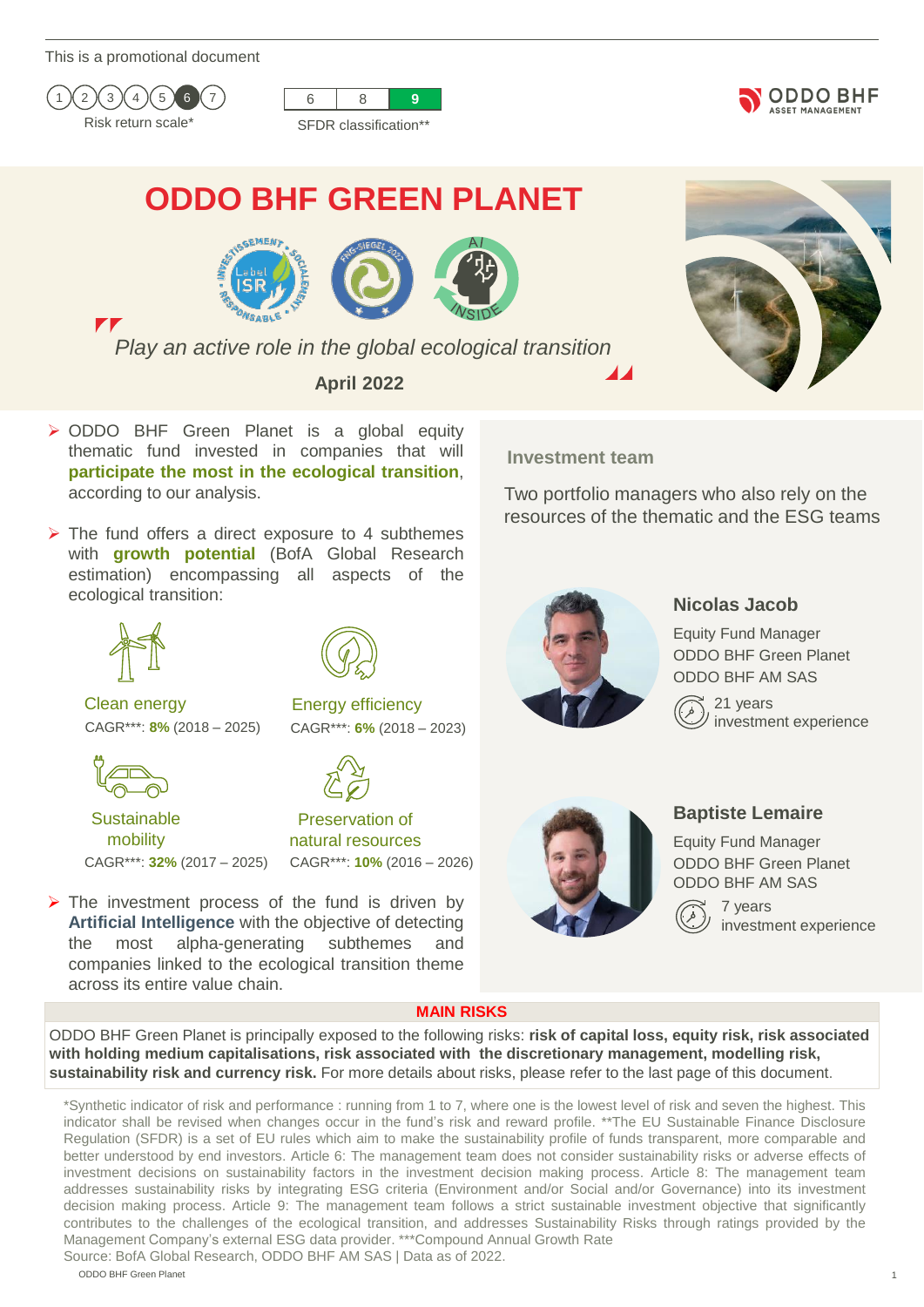

# The case for the ecological transition theme

*Contribute in a pragmatic way to the major environmental challenge of maintaining global warming below 2°C*

# A global ecological crisis

The environment is one of the greatest challenges of the 21st century.



- COP21: 195 countries have ratified a historic agreement with the aim of keeping temperature increase below 2°C above pre-industrials levels
- But the defined commitments, updated in 2021, still place the world on a warming trajectory of  $+2.1$  to  $+2.4$ °C

There is still time to act. Investing in companies that tackle environmental issues is both a **commitment towards a better future** and potentially an **opportunity to create value on the longterm**





Ecological transition : An opportunity for investors

Ecological transition consists of new ways of producing, consuming and living together to meet major environmental challenges.



An annual investment need of around \$5,000bn, of which \$3,000 for private sector. **Opportunities for investors able to participate in this new global momentum.**

Source: Global Carbon Project, WWF, GIEC, BofA Global Research, ODDO BHF AM SAS | Data as of 2022 .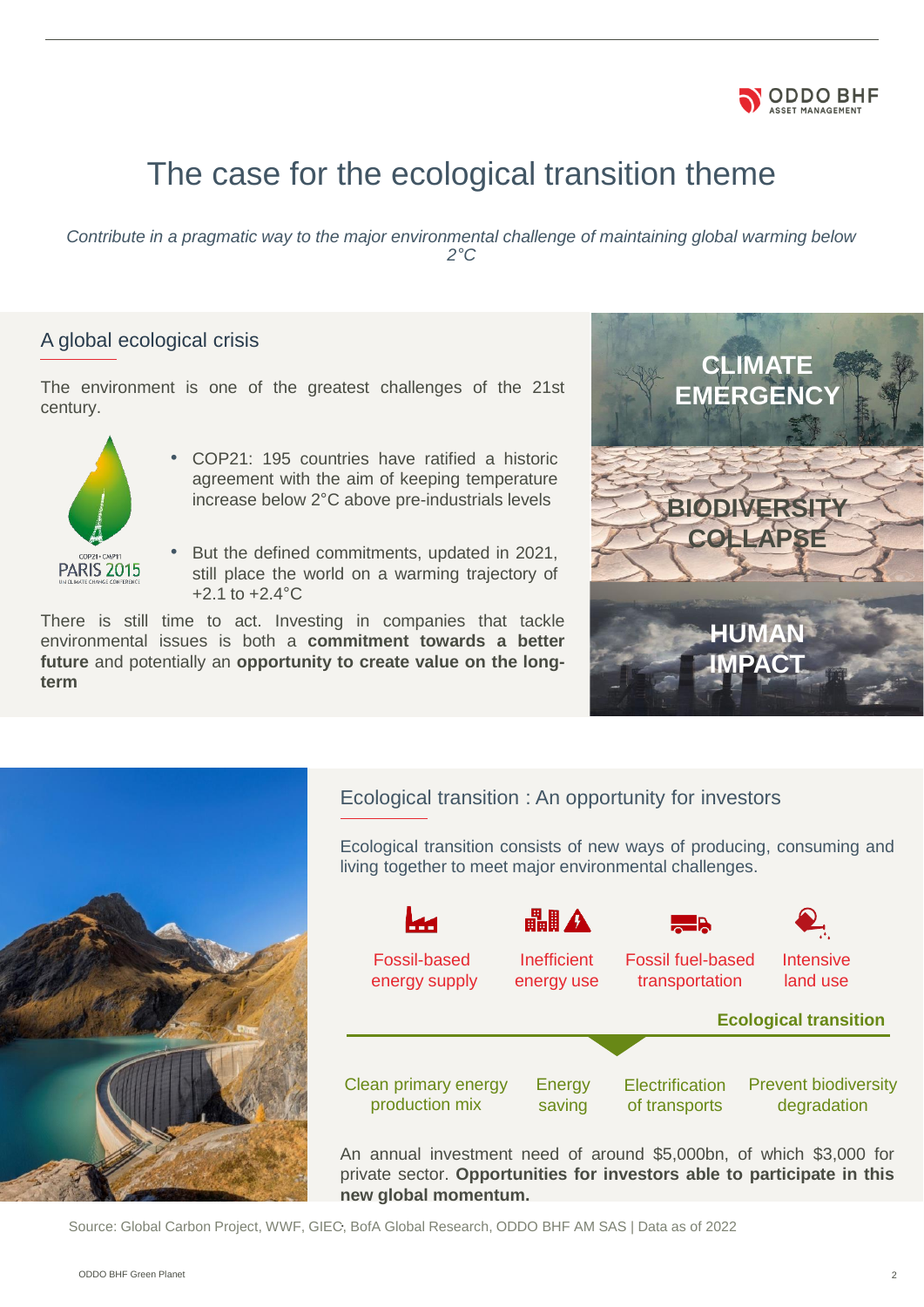

# Our solution: ODDO BHF Green Planet

*A thematic fund invested in companies all around the world that make a positive contribution to the ecological transition*

**A global approach through 4 subthemes targeting all the actors of the ecological transition, related to the Sustainable Development Goals defined by the United Nations**

# **SUSTAINABLE DEVELOPMENT** GEALS



\*Compound Annual Growth Rate. Source: BofA Global Research, ODDO BHF AM SAS | Data as of 2022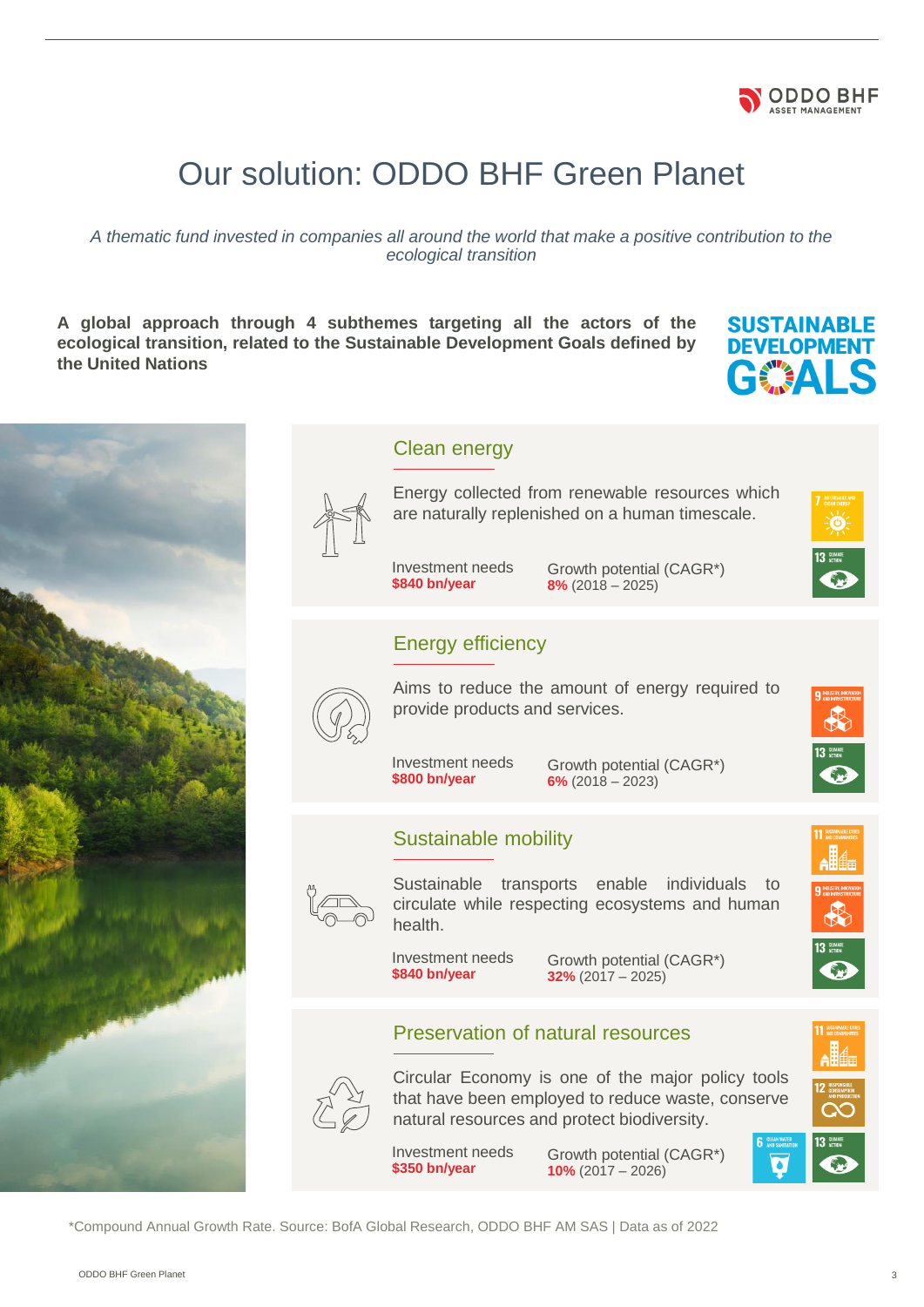

# ODDO BHF Green Planet: Investment process

*A 4-step investment process* 

#### Global investment universe – MSCI ACWI IMI **with a strategy of the strategy of the strategy of the strategy of the strategy of the strategy of the strategy of the strategy of the strategy of the strategy of the strategy of**

#### **Investment universe restrictions:**

**1**

**2**

**3**

**4**

- Exclusion of companies with a MSCI ESG research score of CCC and single B
- The Investment universe is restricted to companies with a MSCI ESG controversies score of 1 or above.
- Environmental-related exclusions specific to the theme with strong restrictions on fossil energy-related activities (coal, oil and gas). See the Management Company's exclusion policy.\*

#### **Artificial Intelligence analysis**

- Find the companies strongly linked to the ecological transition theme, according to our analysis, using semantic and sentiment analysis
- NLP algorithms: 4 million data points analysed per day

#### **Multifactor Model**

- Screen for companies with the best performance potential (adjusted for risk), according to our analysis
- A multifactor model based on 5 factors: Growth, Value, Quality, Volatility and Momentum.

#### **Portfolio construction**

- The portfolio management team conducts a detailed fundamental analysis of all companies screened by the multifactor model and assigns portfolio weightings
- With the help of the ESG team, the portfolio management team validates the thematic positioning and performs an in depth ESG analysis.
- Risk management and ESG monitoring are performed on a continuous basis.

#### **The fund is exposed to a risk of capital loss**

\*Details relating to the Management Company's Exclusion Policy and the European SRI Transparency Code containing further details on ESG integration and exclusion thresholds can be found at "am.oddo-bhf.com".

**Selection of ~ 6000 companies** 

**Selection of ~ 300 companies** 

> **30 to 60 companies**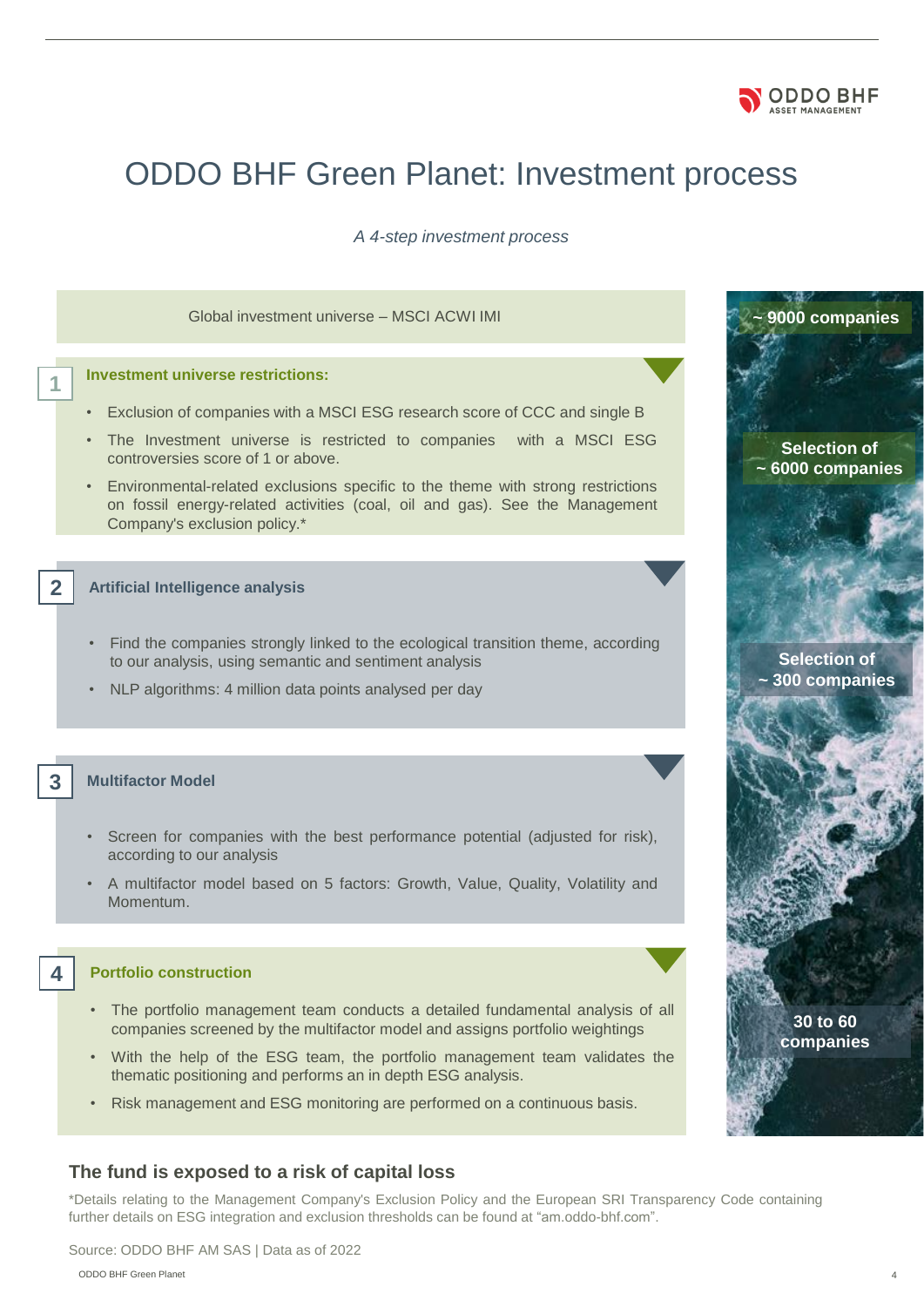

# Why invest in ODDO BHF Green Planet ?



## **A global equity fund to capitalize on the global ecological transition**

Play an active and pragmatic role in the ecological transition by participating in the reallocation of capital towards the ecological transition representing an annual investment gap around \$5,000bn

#### **An exposure to all aspects of the ecological transition theme**

Invest in companies with a direct exposure to 4 subthemes with growth potential encompassing all aspects of the ecological transition according to our analysis: Clean energy, Energy efficiency, Sustainable mobility, Preservation of natural resources

### **A state-of-the-art investment process driven by Artificial Intelligence**

Use of semantic analysis algorithms (Natural Language Processing) by the management team with more than 4 million data points analysed per day, with the objective of generating new investment ideas and detecting the most alpha generating subthemes linked of the ecological transition theme.

### **A sustainable approach**

Identify the best and most-promising companies based on an experienced and complementary investment management team and strong ESG, thematic and impact analysis.

### **The fund is exposed to a risk of capital loss**



Source: ODDO BHF AM SAS | Data as of 2022